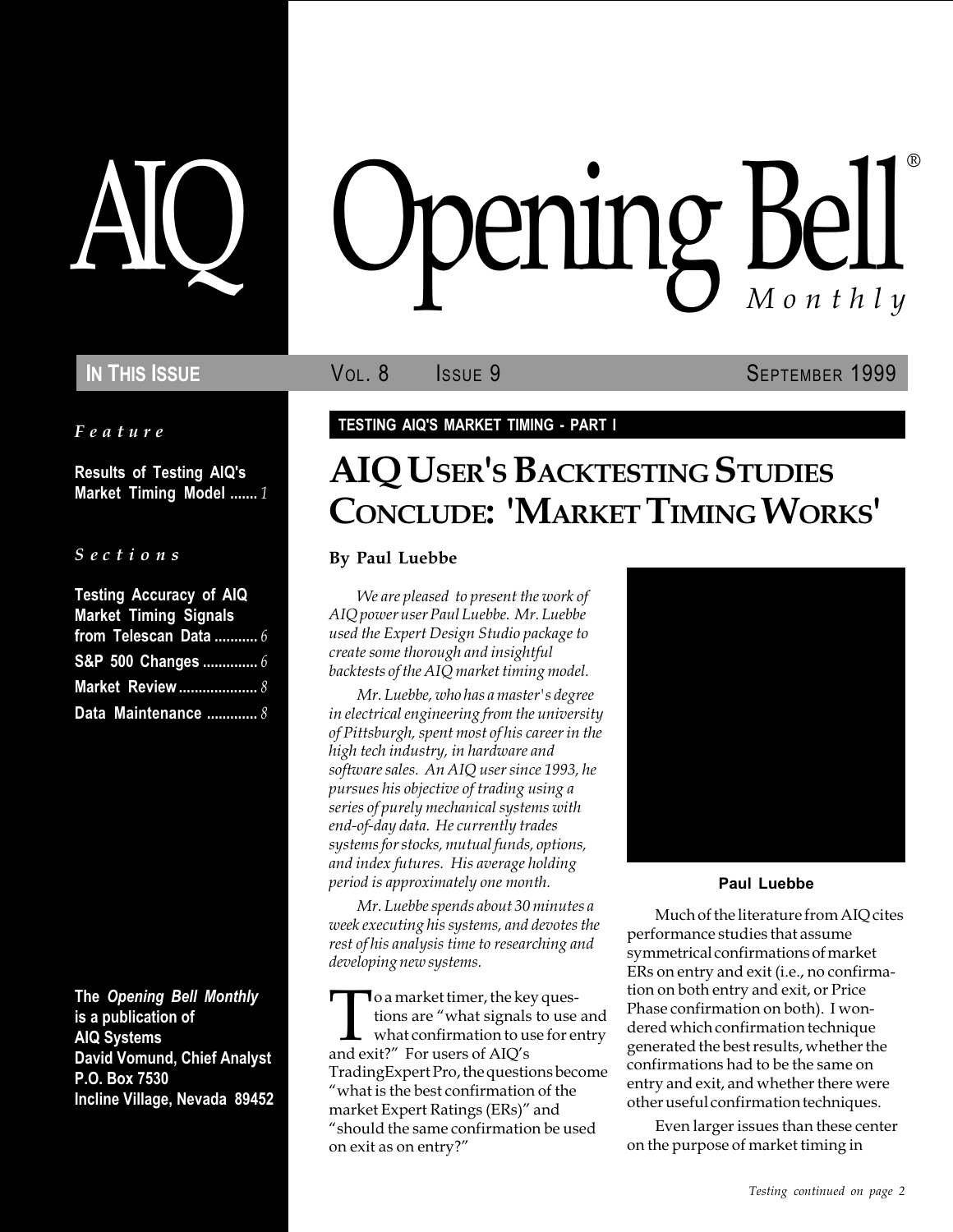## AIQ Opening Bell

#### TESTING AIQ'S MARKET TIMING - PART | continued . . .

|  |  |  | <b>Market Timing Model Comparison</b> |
|--|--|--|---------------------------------------|
|--|--|--|---------------------------------------|

| Model        | Entry<br>Conf. | Exit<br>Conf. | Probof<br>Profit % Trades | Number Periods<br>of | per<br>Trade | Avg.<br>% Profit % ROI |       | % Max<br>Loss<br>Loser | Avg<br>Winner Loser | Avg     | Tax-<br>% Profit % Loss bearing<br>% ROI | Tax-<br>defered<br>% ROI |
|--------------|----------------|---------------|---------------------------|----------------------|--------------|------------------------|-------|------------------------|---------------------|---------|------------------------------------------|--------------------------|
| $\mathbf{1}$ | No Conf.       | No Conf.      | 66.96                     | 112                  | 45           | 3.17                   | 17.77 | $-12.70$               | 5.68                | $-1.93$ | 11.89                                    | 15.86                    |
| 2            | MDO Inc.       | No Conf.      | 68.75                     | 112                  | 44           | 3.06                   | 17.14 | $-14.06$               | 5.39                | $-2.05$ | 11.48                                    | 15.24                    |
| 3            | Phase Inc      | No Conf.      | 64.29                     | 112                  | 43           | 2.96                   | 16.63 | $-9.36$                | 5.52                | $-1.63$ | 11.13                                    | 14.73                    |
| 4            | <b>MDOP</b> os | No Conf.      | 62.14                     | 103                  | 42           | 2.67                   | 13.48 | $-10.55$               | 5.51                | $-1.97$ | 9.09                                     | 11.63                    |
| 5            | No Conf.       | <b>MDODec</b> | 66.67                     | 108                  | 47           | 3.32                   | 17.91 | $-12.70$               | 5.93                | $-1.92$ | 11.99                                    | 15.99                    |
| 6            | MDO Inc.       | <b>MDODec</b> | 68.52                     | 108                  | 47           | 3.21                   | 17.28 | $-14.06$               | 5.62                | $-2.04$ | 11.58                                    | 15.37                    |
| 7            | Phase Inc      | <b>MDODec</b> | 63.89                     | 108                  | 45           | 3.11                   | 16.76 | $-9.36$                | 5.77                | $-1.61$ | 11.22                                    | 14.87                    |
| 8            | <b>MDOP</b> os | <b>MDODec</b> | 60.78                     | 102                  | 43           | 2.73                   | 13.58 | $-10.55$               | 5.74                | $-1.93$ | 9.17                                     | 11.73                    |
| 9            | No Conf.       | Phase Dec.    | 66.06                     | 109                  | 47           | 3.25                   | 17.70 | $-12.70$               | 5.92                | $-1.93$ | 11.86                                    | 15.79                    |
| 10           | MDO Inc.       | Phase Dec.    | 66.97                     | 109                  | 46           | 3.14                   | 17.04 | $-14.06$               | 5.68                | $-2.00$ | 11.43                                    | 15.14                    |
| 11           | Phase Inc      | Phase Dec.    | 63.30                     | 109                  | 45           | 3.05                   | 16.56 | $-9.36$                | 5.76                | $-1.64$ | 11.10                                    | 14.67                    |
| 12           | <b>MDOP</b> os | Phase Dec.    | 58.82                     | 102                  | 43           | 2.73                   | 13.56 | $-10.55$               | 5.97                | $-1.90$ | 9.16                                     | 11.71                    |
| 13           | No Conf.       | MDONeg.       | 64.15                     | 106                  | 50           | 3.01                   | 15.71 | $-12.80$               | 5.87                | $-2.11$ | 10.57                                    | 13.83                    |
| 14           | MDO Inc.       | MDONeg.       | 64.15                     | 106                  | 49           | 2.90                   | 15.06 | $-14.06$               | 5.70                | $-2.12$ | 10.15                                    | 13.19                    |
| 15           | Phase Inc      | MDONeg.       | 63.21                     | 106                  | 48           | 2.80                   | 14.58 | $-9.36$                | 5.57                | $-1.98$ | 9.81                                     | 12.72                    |
| 16           | <b>MDOP</b> os | MDONeg.       | 58.59                     | 99                   | 46           | 2.44                   | 11.58 | $-10.55$               | 5.77                | $-2.26$ | 7.86                                     | 9.76                     |
|              | Buy & Hold     |               |                           |                      |              |                        | 13.52 |                        |                     |         | 11.81                                    | 11.22                    |

general: can it actually beat a buyand-hold strategy and can market timing help in my equity model returns. Given my personal commitment to technical analysis and Trading Expert, I set out to answer these questions for myself through an

#### PLEASE SEND CORRESPONDENCE TO:

Opening Bell Monthly G.R. Barbor, Editor P.O. Box 7530 Incline Village, NV 89452

AIQ Opening Bell Monthly does not intend to make trading recommendations, nor do we publish, keep or claim any track records. It is designed as a serious tool to aid investors in their trading decisions through the use of AIQ software and an increased familiarity with technical indicators and trading strategies. AIQ reserves the right to use or edit submissions.

For subscription information, phone 1-800-332-2999 or 1-775-831-2999. © 1992-1999 , AIQ Systems

empirical study. Given my hard bend towards mechanical systems, I took advantage of AIQ's Expert Design Studio (EDS) to do much of the work for me. This article is the result of my work.

#### Methodology

My study compares the relative performance of 16 market timing models over the past 20 years. All of the models are based on the Expert Ratings on the DJIA, which incorporates the NYSE breadth indicators. The models differ only in the technique used for signal confirmation. Four different confirmation techniques were used: 1) no confirmation; 2) 1 day MACD Oscillator increase/ decrease (i.e., increase for entry confirmation, decrease for exit confirmation); 3) 1-day Price Phase increase/decrease; and 4) 1-day MACD Oscillator positive/negative. Using these 4 techniques for both entry and exit confirmation in every combination possible resulted in 16 different models.

Generally speaking, these confirmation techniques range from fast to slow, in the order listed. For each model, only long positions were taken, only the first ER in one direction was considered, only ERs greater than or equal to 95 were selected, and the confirmation could occur on the same day as the ER or any number of days following. The time frame for testing was 1/3/79 to 1/15/99.

Table 1

I used EDS as a tool to define the entry and exit conditions, and to define the "trades". The security used for all trading is the S&P 500 index (ticker SPX). Table 1 presents a comparison of the returns from the 16 market timing models and includes a buy-and-hold comparison. The EDS Summary Tab provided the data for Probability of Profit, Number of Trades, Periods per Trade, Avg. Profit/Loss, Max Loss Loser, Avg. Profit Winner, and Avg. Loss Loser.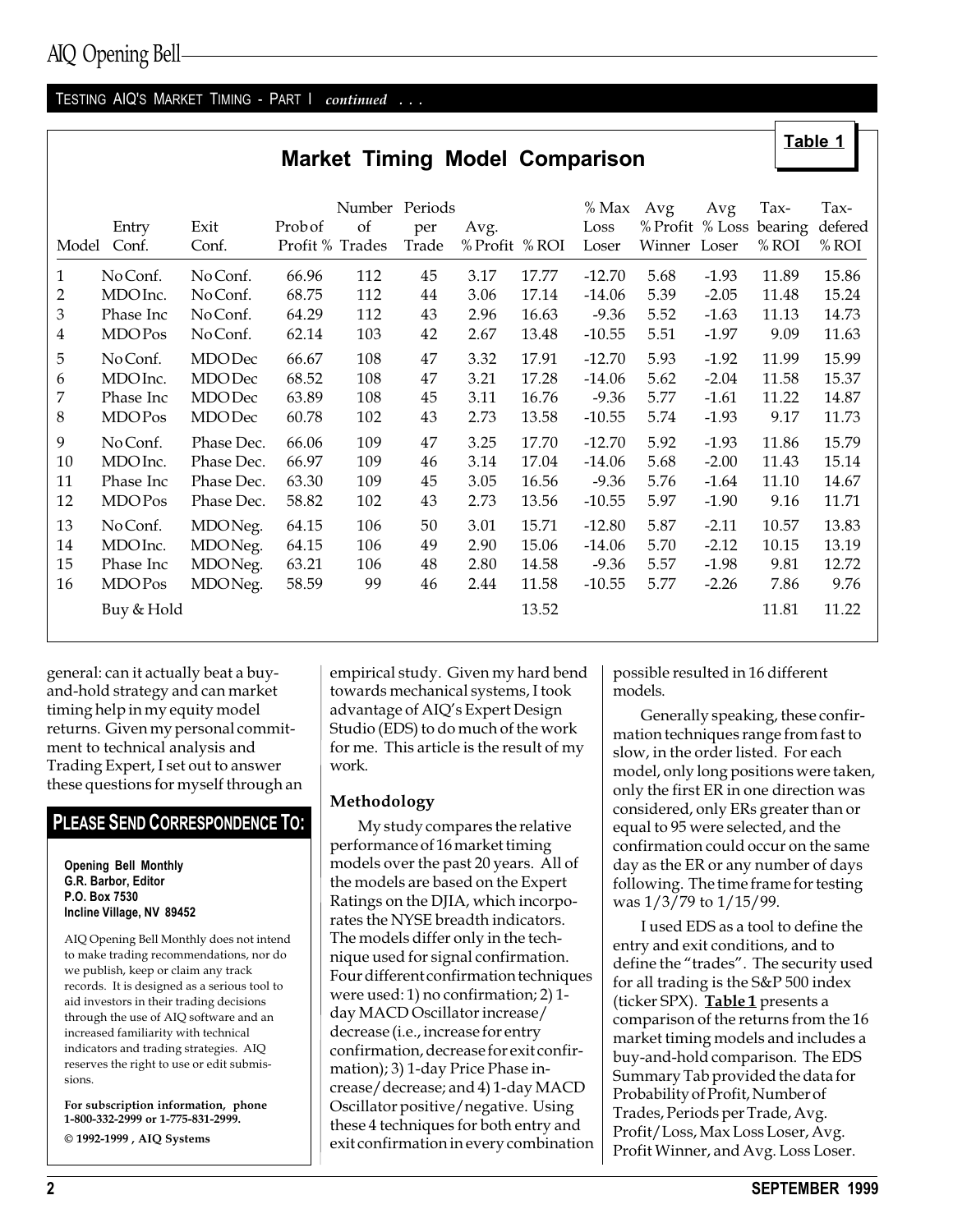#### TESTING AIQ'S MARKET TIMING - PART I continued . . .

Rather than use the ROI figures computed by EDS, I calculated the ROI statistics based on the trades shown in the EDS Position Tab. Because these trades are taken in strict sequence, I was able to calculate an annual compound ROI assuming that all proceeds from each trade are reinvested in subsequent trades (transaction costs, taxes, and money market interest received are not factored in). This is in contrast to the EDS ROI calculation for a backtest which derives the Average Annual ROI from the annualized percent per trade and the annualized number of days held.

The EDS methodology is appropriate for a stock-picking strategy where a varying number of multiple stock positions can be open simultaneously. However, because each of our market timing trades is taken one at a time and in strict sequence, the actual annual compound ROI is more relevant.

The annual compound ROI for the performance of each model and for the SPX buy-and-hold reference were calculated in the same manner. The formula for the annual compound ROI is:

 $ROI = (P_y / P_0)^{(1/y)} - 1$ 

Where:

 $P_{v}$  is the final value

 $\mathbf{P}_{_{\boldsymbol{0}}}$  is the initial value

y is the period of the investment in years (in this case 20.05 years)

As an example, for the SPX buyand-hold comparison:

 $ROI = (1243.26/97.80)^{(1/20.05)} - 1 = 13.52\%$ 

After Tax ROI will be discussed later.

#### Model Comparison

The parameters for comparing the performance of the various models are primarily ROI, followed by Average Profit Per Trade, and Probability of Profit. The best performing model is model #5. It uses no confirmation on entry and a 1-day decrease in the

MACD Oscillator on exit. Of the 16 models, it has the highest ROI and the highest Average Profit Per Trade. A close second is model #1 that uses no confirmation on either entry or exit.

Notably, the top three models all have no confirmation on entry (models #1, 5, and 9). Further, all models that incorporate no confirmation on entry significantly outperform other models with other entry criteria. On the exit side, all models that incorporate the MACD Oscillator moving below zero as confirmation significantly lag the performance of all other exit criteria.

"we can conclude that, generally speaking, the faster the confirmation on entry or exit, the better the performance.

The four worst performing models (models #4, 8, 12, and 16) all incorporate the MACD Oscillator moving above zero on entry, the slowest of the entry confirmations.

From this we can conclude that, generally speaking, the faster the confirmation on entry or exit, the better the performance. The exception is the MACD Oscillator decreasing when used for exit confirmation. These four models (#5 thru #8) all slightly outperform the no-confirmation-on-exit models.

As a comparison, a buy-and-hold strategy produced an ROI of 13.52% vs. the best market timing model ROI of almost 18%. In fact, 14 of the 16 models tested outperformed the buyand-hold model over the 20-year test period. The buy-and-hold ROI was calculated from the percentage gain on the S&P 500 across the tested range (see above).

It should be noted that some of the trades in some of the models should actually be 1-day trades. EDS currently limits the shortest holding period, when exiting on a rule, to 2 trading days. Statistically, this limitation has no real effect on the

model performance parameters.

#### EDS Code and Further Work

There are, of course, other possible market timing models that can be analyzed. Additional indicators can be used for confirmation and the ER signal basis could be changed to something other than greater or equal to 95. Additionally, one might also want to test using different ER values for up and down signals. The EDS code that I used for this analysis is rather complex and is too lengthy to publish here. It is available on the

AIQ website at www.aiq.com. Click on Educational Products and then Opening Bell.

The complexity in the code arises from the need to find the first ER of a type (up or down) in a series, checking to see if confirmation takes place since

the ER, all while appropriately negotiating market holidays. The EDS file is documented internally, and is structured so that a user can create and test various confirmation techniques. (Thanks to AIQ user Ted Reback for reviewing this code prior to publication.)

#### What is the Purpose of Market Timing?

We now have a model (or models) that appears to beat the market. How do we use it? Market technicians generally see two purposes for market timing. First, it is a way to "play the market" (i.e., to move funds into and out of index-based securities based on market timing signals). Examples of index-based securities would be S&P 500 mutual funds, index-tracking stocks such as Spiders, and OEX and SPX options and futures.

The second purpose of market timing is to define a favorable period for purchasing equity-based securities. This month our focus is on the first purpose, playing the market. Next month, we'll discuss how incorporating market timing improves equity trading.

Testing continued on page 4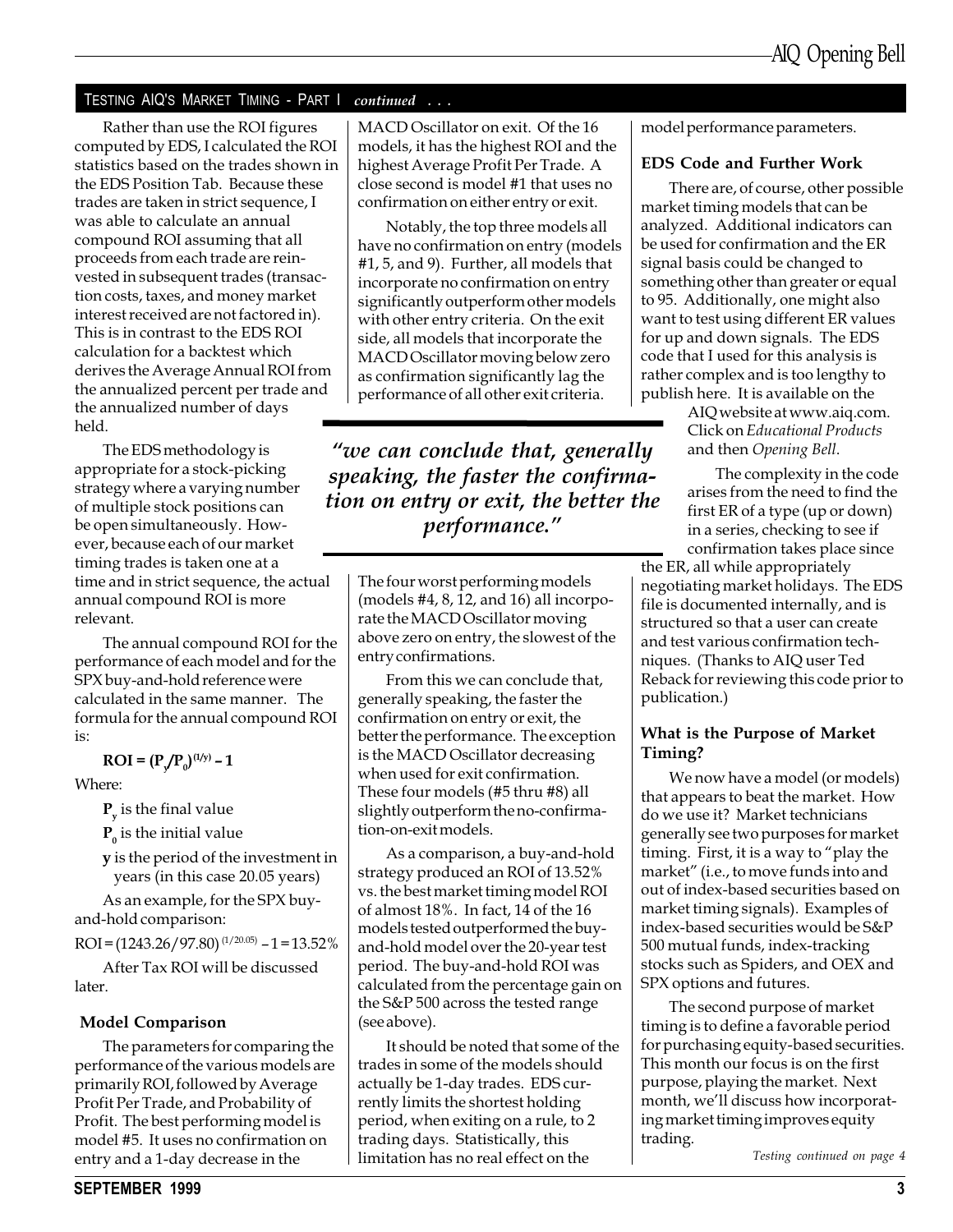## TESTING AIQ'S MARKET TIMING - PART I continued . . .

#### Using Market Timing to 'Play the Market

Before concluding which, if any of these models might be appropriate to play the market, let me first state what I look for in a mechanical system. A good mechanical system, by my definition, will have the following attributes:

1) A probability of success greater than 60-65%, at a minimum (75% would be terrific!)

2) An average profitable trade greater than an average losing trade

3) A Return on Investment (ROI) noticeably greater than a standard benchmark, such as the S&P 500

Depending on what securities are traded and how much leverage is used, I might also consider issues such as drawdowns, maximum losing trade, maximum sequence of losing trades, and liquidity. But for starters, let's just consider the three points above.

Looking again at the 16 models in Table 1, the top models have a probability of profit greater than 65%, the average profitable trade is close to 6% while the average loss is less than 2%. Finally, the top models have an ROI almost 5 percentage points above the benchmark S&P ROI of 13.52%. In brief, many of these models meet the criteria and appear to be able to make money.

#### Taxes

Before we get too excited about having an easy way to beat the market, making real money in the market means paying real taxes, and where we trade (i.e., in what type of account) is just as important as how we trade. For post-tax considerations, let's consider several scenarios.

Given the short-term nature of the trades, I calculated a "Tax-Bearing" ROI" for the market timing models assuming that the trades are executed in a tax-bearing account and that 1/3

of the profits and losses are set aside for taxes at the close of each trade. All remaining funds are reinvested in the next trade.

The buy-and-hold Tax-Bearing ROI assumes that the index was purchased at the beginning of the test, sold only at the end of the test, and profits taxed at the long-term rate of 20%.

I've also considered trading in a tax-deferred account such as an IRA or 401(k), assuming that all profits are reinvested and that the entire account is taxed at the 28% rate at the end of the period under test. While this final

With a market timing model, we can also play the downside of the market... Two means of shorting the market would be to short the SPX Spiders or to buy the Rydex URSA fund.

scenario is not likely (the entire liquidation and taxing part) and recognizing that I'm not a tax advisor, this now puts all models on equal footing, with all trades moved to cash and all taxes paid.

Looking again at Table 1, suddenly we appear to have a different picture. On a pre-tax basis, all models but one outperformed the S&P 500. Yet, on a post-tax basis in a taxbearing account, only three models beat the index - but not by much - and we haven't factored in transaction costs. However, in a tax-deferred account, our better market timing models outperformed the post-tax S&P 500 by more than 4 percentage points and here again, all models but one beat the post-tax benchmark.

#### Trading Vehicles

When timing the market, we must also consider what we trade. The above analysis assumes that a "trade" is accomplished by buying the S&P 500 on a dollar-for-point basis; meaning that one dollar buys you one point on the index, or that a 1% gain

in the index gets you a 1% gain in your investment. This kind of investment is termed to have a beta of 1. A security that is designed to track the S&P 500 with a beta of 1 is the SPDR (SPY), which trades on the American Stock exchange just like a stock. For information on this product, go to www.nasdaq-amex.com.

Index mutual funds which track the S&P 500 can also be used to time the market. These funds are available through many mutual fund families including Vanguard and Fidelity. Trades on mutual funds take place at the close the day after the market

timing signal so results will be slightly different than what our backtest reports.

Most index funds have a beta of 1. For those interested in more volatility, an attractive alternative is a high-beta mutual fund. The Rydex NOVA fund (800-820-0888) is a mutual fund that has a beta

of 1.5. With this fund, a 1% increase in the index results in a 1.5% gain in the security. However, a 1% decline in the index results in a 1.5% decline in the security. And then there are always the really high beta securities called index futures.

#### Playing the Downside

With a market timing model, we can also play the downside of the market (i.e. trying to capitalize on market declines while the market timing model is bearish). Two means of shorting the market would be to short the SPX Spiders or to buy the Rydex URSA fund. The URSA fund has a beta of  $-1$ , meaning that a  $1\%$ decline in the SPX would yield a 1% increase in the value of the fund.

Because these market timing models are defined to be either bullish or bearish, and nothing in between, we can also consider a "stop and reversal" (SAR) strategy, which means that we would always be fully invested in the model - either 100% bullish or 100% bearish. We would invest in the positive-beta securities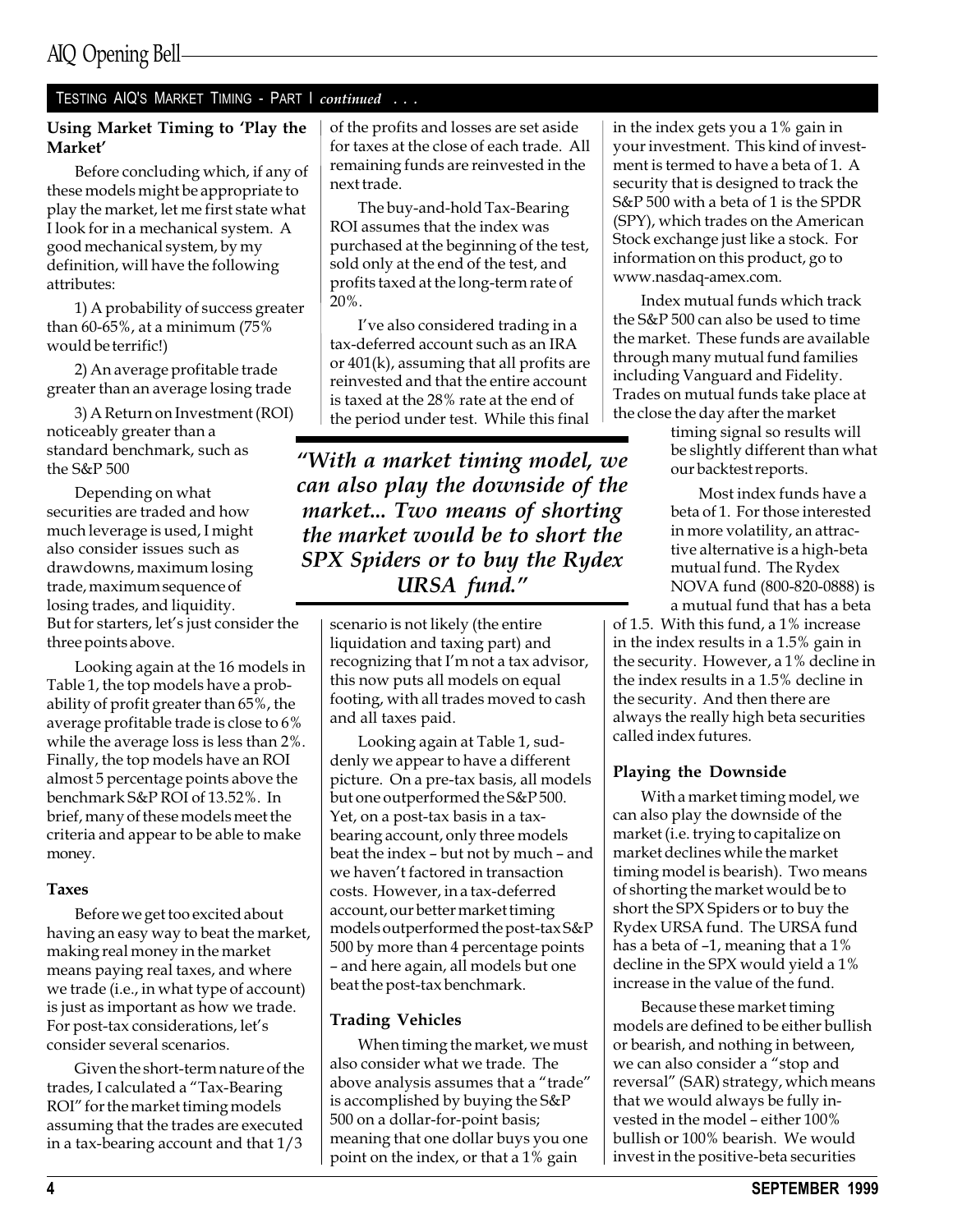#### TESTING AIQ'S MARKET TIMING - PART I continued . . .

when the model is bullish, and invest in the negative-beta securities when the model is bearish.

Table 2 shows the results of these scenarios for market timing model #1 only (i.e., no confirmation on either entry or exit). Interestingly, the bullish-only scenario with a beta of 1.5 outperformed the buy-and-hold benchmark in a tax-bearing account by almost a 50% margin (17.86% vs. 11.81%). Remarkably, in the taxdeferred account, it outperformed the benchmark by more than a 2-to-1 margin (24.64% vs. 11.22%). At first glance, the bearish only scenario (beta = -1) performed rather poorly, considering only a 2.9% ROI before taxes, and between 1%-2% after taxes. However, if your general philosophy is to play the long side of the market and to sit out the short side, then adding a couple of percentage points from the downside of the market could be seen as "found money".

Interestingly, in the bearish-only scenario, the tax-deferred account underperformed the tax-bearing account. This is because, in my assumptions, the tax-bearing account

pays a capital gains tax of 20%, where the tax-deferred account pays tax on all moneys at 28%. In this case, the gains from the trading are not significant enough to offset the increased tax burden. The same math applies to the buy-and-hold model. (Again, I am not a tax professional, and these tax rates are used as examples only. Please consult a professional for an analysis of your own situation.)

I have also considered two stopand-reversal (SAR) models, where we play both sides of the market being either long or short with 100% of the money, depending on whether the market timing model is bearish or bullish. The first model assumes a beta of 1 during bullish periods and a beta of -1 during bearish scenarios. The second model assumes betas of 1.5 and -1 respectfully.

These two SAR models are, essentially, the combination of either the first or second bullish model with the bearish model. The results are simply outstanding. On a full taxbearing basis, the SAR models outperform the benchmark 14.14% and 20.23% vs. 11.81%. Incredibly, the

Table 2

ROI Comparison - Market Timing Trading Average Annual Percent Return

| Scenario                    | No Tax<br>Consid | Tax<br><b>Bearing</b> | $\mathbf{T}$ ax<br><b>Deferred</b> |  |  |
|-----------------------------|------------------|-----------------------|------------------------------------|--|--|
| Bullish only<br>Beta=1      | 17.77            | 11.89                 | 15.86                              |  |  |
| Bullish only<br>Beta= $1.5$ | 26.70            | 17.86                 | 24.64                              |  |  |
| Bearish only<br>$Beta = -1$ | 2.90             | 2.01                  | 1.22                               |  |  |
| SAR                         | 21.18            | 14.14                 | 19.21                              |  |  |
| Beta= $1/-1$                |                  |                       |                                    |  |  |
| SAR<br>Beta= $1.5/-1$       | 30.37            | 20.23                 | 28.25                              |  |  |
| Buy&Hold                    | 13.52            | 11.81                 | 11.22                              |  |  |

SAR models outperformed the benchmark in a tax-deferred scenario by almost 2-to-1 and 3-to-1 (19.21% and 28.25% vs. 11.22%).

#### Further Work

The playing-the-market scenarios with market timing, the results of which are tabulated in Table 2, have utilized only one market timing model  $-$  that of an ER  $>= 95$  and no confirmation on entry or exit. Additionally, I have given no real consideration to other important performance parameters, such as maximum loss, average drawdown, average drawdown of losers, etc. Considering the really high beta strategies (i.e., S&P 500 index futures), I would seriously examine these other parameters that highlight the exposure to loss.

Other market timing model parameters can also be considered, such as other forms of confirmation, 2 day confirmations, and trailing stops.

#### Conclusion

Market timing works, and depending on what you trade and your individual tax situation, you can handily beat the market by a significant margin.

There is the additional benefit of lower risk. A portfolio that incorporates market timing will be less volatile than a buy-and-hold portfolio. In fact, our no-confirmation market timing model spent 30% of the 20-year period in cash.

The next time that a columnist in the business section of your Sunday morning newspaper says that market timing doesn't work or that nobody can time the market, smile quietly to yourself and go make some money! ■

Next Month: Using market timing to determine favorable periods for buying equities.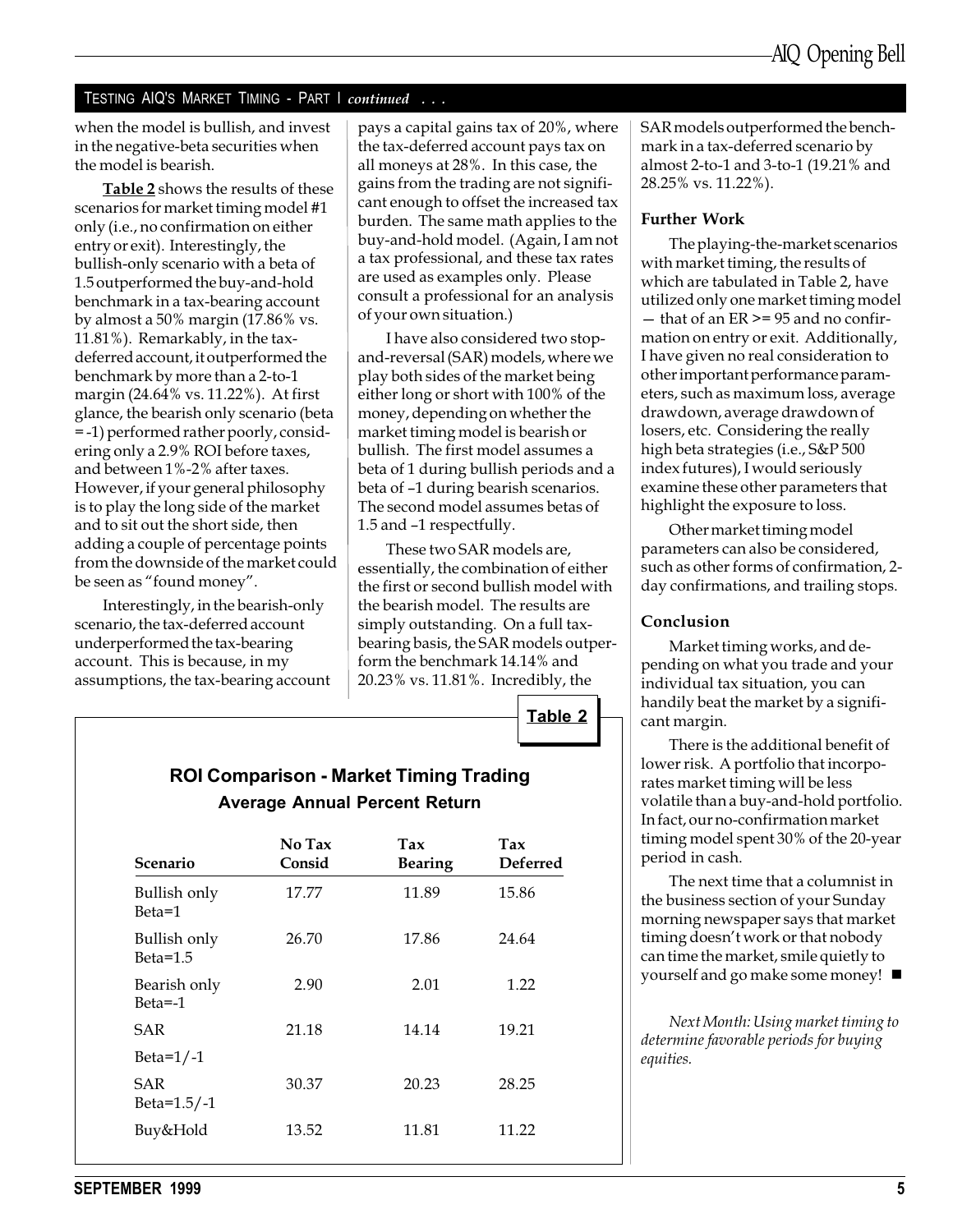#### TELESCAN DATA

## TESTING THE ACCURACY OF MARKET TIMING SIGNALS USING TELESCAN DATA

By David Vomund

DAVID VOMUND

 $\sum_{\text{is important to address the}}$  is important to address the<br>issue of market timing Exper<br>Rating signals that are generated for is important to address the issue of market timing Expert people who use Telescan as a data vendor. The market timing Expert Ratings for Telescan users are different than the market timing ratings for those who use myTrack, Dial Data, or Interactive Data Corp.

The main difference between Telescan compared to the other vendors is that Telescan reports the actual high and low values for the Dow (DJIA). The other vendors report the <u>theoretical</u> high and low values.

Theoretical high and low prices differ from actual price data. The theoretical high for the DJIA is the price that would be reached if all 30 Dow stocks traded at their daily high prices at the same time. The theoretical low price for the DJIA is the price if all 30 stocks traded at their daily low prices at the same time.

The actual high and low price is simply the highest/lowest price that the Dow actually traded on a given day. Since stocks rarely reach their daily high price at the same time, the actual high price for the DJIA will be lower than the theoretical high price.

#### David Vomund Interview

The October issue of Technical Analysis of Stocks & Commodities magazine will feature an interview with Opening Bell publisher David Vomund. Technical Analysis of Stocks & Commodities is available at most large news stands.

Conversely, the actual low price on the DJIA will be higher than the theoretical low price.

While the actual high and low prices make more intuitive sense, the theoretical values have been the standard. It wasn't until the mid-1990s that The Wall Street Journal began reporting the actual high and low values along with the theoretical high and low values.

All of the research in developing the AIQ expert system was based on theoretical high and low values for the Dow and that is what we are using today. When we list the market timing signals in the Market Review section of this newsletter (including Mr. Luebbe's article), we are reporting signals that are generated using theoretical high and low values for the DJIA. That is, the signals we report are the same as those generated using Dial Data or myTrack.

How accurate are the signals using Telescan data? To find out we tested AIQ's market timing model using both theoretical values and actual values. We assumed you could buy the S&P 500 index the day a 95 or greater buy signal was registered and sell the day a 95 or greater sell signal was registered. No confirmation is used and money market interest is not factored in.

**Table 3** shows the yearly trading results. We see that in most years the results are fairly close. There are a few years, such as this year, where Telescan users are better off but overall the signals using Dial Data or myTrack are a few percentage points higher.

A detailed breakdown of the signals is found in **Table 4**. Examining the data, we see that the signals are often in agreement but there are times when one model is on a buy and the other is on a sell. For Dial Data and myTrack users, the average buy signal gains 2.87% in 44 days. For Telescan users, the average buy signal gains 2.41% in 41 days.

Users often ask whether the difference in market timing Expert Ratings is large enough to warrant switching vendors. That is an individual decision but this article enables people to make informed decisions. Overall, the timing signals seen for each data vendor are more accurate than most six figure Wall Street professionals!



#### Annual Trading Results For Two Different Data Sources

|         | <b>Theoretical</b><br><b>Values</b> | Actual<br>Values |
|---------|-------------------------------------|------------------|
| 1992    | 6.45                                | 4.76             |
| 1993    | 4.69                                | 0.27             |
| 1994    | 3.89                                | 6.82             |
| 1995    | 23.80                               | 22.43            |
| 1996    | 25.96                               | 23.84            |
| 1997    | 29.69                               | 19.69            |
| 1998    | 28.45                               | 20.07            |
| 1999*   | 3.59                                | 7.61             |
| Average | 15.82                               | 13.19            |

\* Through August 30, 1999

#### S&P 500 Changes

Lexmark Int'l (LXK) replaces Raychem Corp (RYC). LXK is added to the Computers-Peripherals (COMPUTEP) group.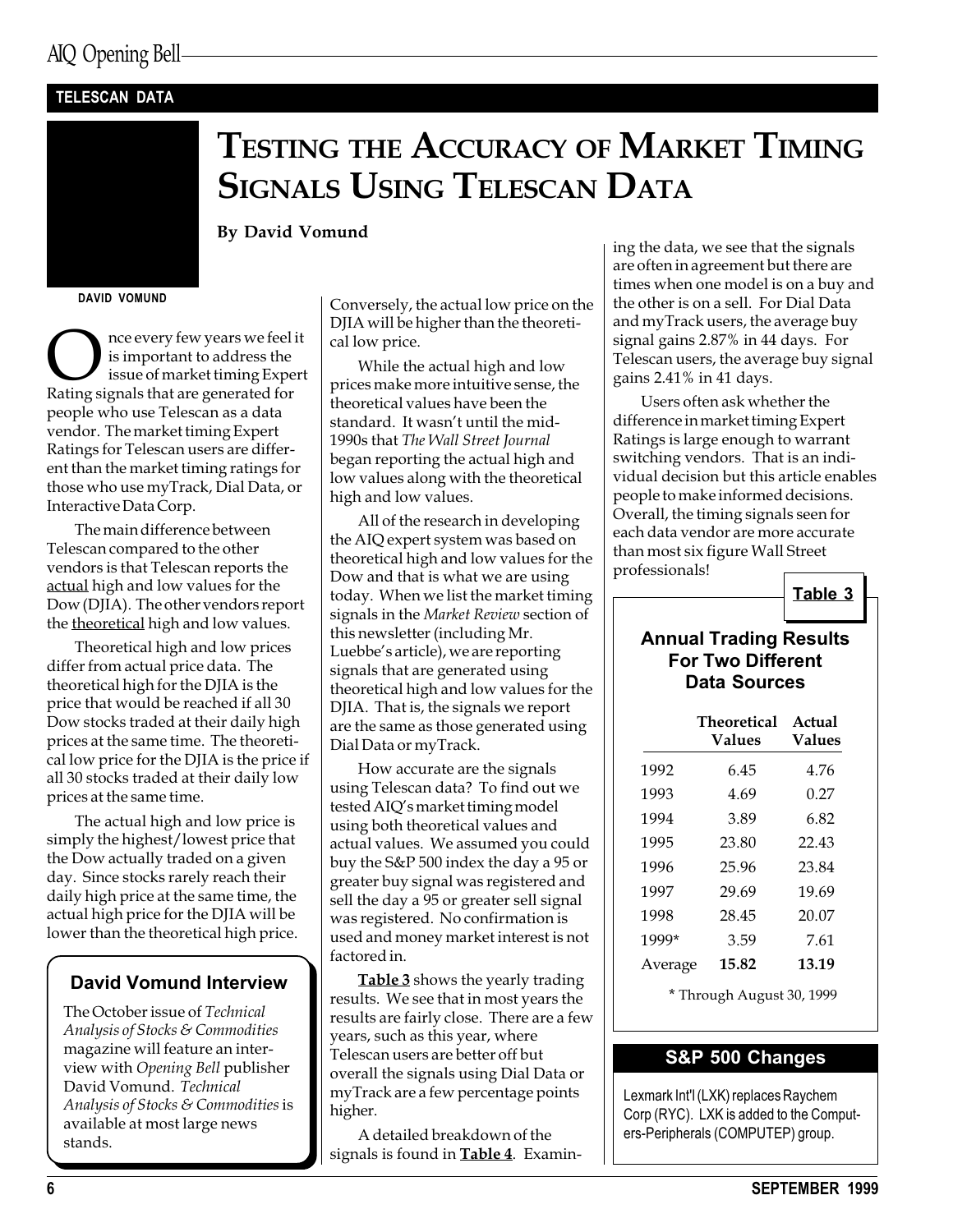#### TELESCAN DATA continued . . .

Comparison of Market Timing Signal Effectivness Percent Change S&P 500 Index Theoretical High/Low Values and the Actual High/Low Values Entry Date Exit Date % Change Entry Date Exit Date % Change 12/31/91 02/24/92 -1.16 12/31/91 02/28/92 -1.05 04/10/92 05/15/92 1.43 03/13/92 03/23/92 1.00 05/29/92 06/05/92 -0.45 04/10/92 08/06/92 4.03 06/22/92 07/20/92 2.57 09/02/92 09/08/92 -0.85 07/27/92 08/06/92 2.20 09/10/92 09/17/92 0.00 08/14/92 09/08/92 -1.30 09/18/92 11/04/92 -1.38 09/10/92 09/22/92 -0.67 11/18/92 01/07/93 1.86 09/28/92 12/14/92 3.89 04/08/93 04/20/93 0.74 12/18/92 01/07/93 -2.39 06/24/93 07/02/93 -0.17 01/12/93 02/16/93 0.67 07/06/93 07/21/93 1.30 07/06/93 10/26/93 5.18 10/01/93 10/07/93 -0.46 12/17/93 02/04/94 0.74 12/17/93 02/04/94 0.74 02/28/94 03/24/94 -0.60 02/25/94 03/24/94 -0.37 03/28/94 06/20/94 -0.98 03/25/94 06/20/94 -1.11 06/27/94 08/05/94 2.19 06/27/94 08/05/94 2.19 08/23/94 09/19/94 1.36 08/12/94 09/16/94 2.00 09/26/94 09/29/94 0.31 10/10/94 10/20/94 1.70 10/10/94 10/20/94 1.70 11/25/94 03/07/95 6.60 11/07/94 04/20/95 9.12 04/21/95 07/19/95 8.36 04/21/95 06/16/95 6.16 08/24/95 10/19/95 5.95 08/25/95 10/02/95 3.86 11/16/95 12/18/95 1.59 10/12/95 10/19/95 1.29 01/16/96 03/08/96 4.12 11/16/95 12/18/95 1.59 03/11/96 04/08/96 0.66 01/16/96 04/03/96 7.80 04/18/96 05/02/96 -0.04 04/15/96 04/17/96 -0.14 05/07/96 06/07/96 5.49 05/08/96 06/07/96 4.42 07/09/96 08/29/96 0.40 07/09/96 08/29/96 0.40 09/09/96 01/06/97 12.64 09/09/96 01/06/97 12.64 01/07/97 01/24/97 2.30 01/07/97 03/13/97 4.82 03/07/97 03/13/97 -1.91 03/21/97 08/08/97 19.60 03/21/97 07/18/97 16.73 09/02/97 11/18/97 1.15 07/30/97 08/08/97 -1.97 12/29/97 01/08/98 1.79 08/18/97 10/16/97 4.69 01/12/98 04/17/98 19.54 10/20/97 11/18/97 -1.82 06/02/98 06/10/98 1.76 11/20/97 11/24/97 -1.28 06/16/98 07/21/98 7.12 12/29/97 04/23/98 17.44 07/29/98 09/03/98 -12.70 06/02/98 06/10/98 1.74 09/08/98 10/05/98 -3.41 06/12/98 07/21/98 6.03 10/08/98 12/03/98 19.88 07/27/98 09/03/98 -14.38 12/29/98 01/13/99 -0.60 09/08/98 12/10/98 13.83 01/25/99 02/25/99 0.89 12/29/98 01/13/99 -0.60 04/16/99 06/09/99 -0.30 02/10/99 02/23/99 3.89 06/29/99 07/20/99 1.90 06/17/99 07/20/99 2.78 08/02/99 08/18/99 0.36 08/02/99 08/18/99 0.36

Average Gain Per Trade = 2.87% Average Gain Per Trade = 2.41%

Average Holding Period = 44 days Average Holding Period = 41 days

Table 4